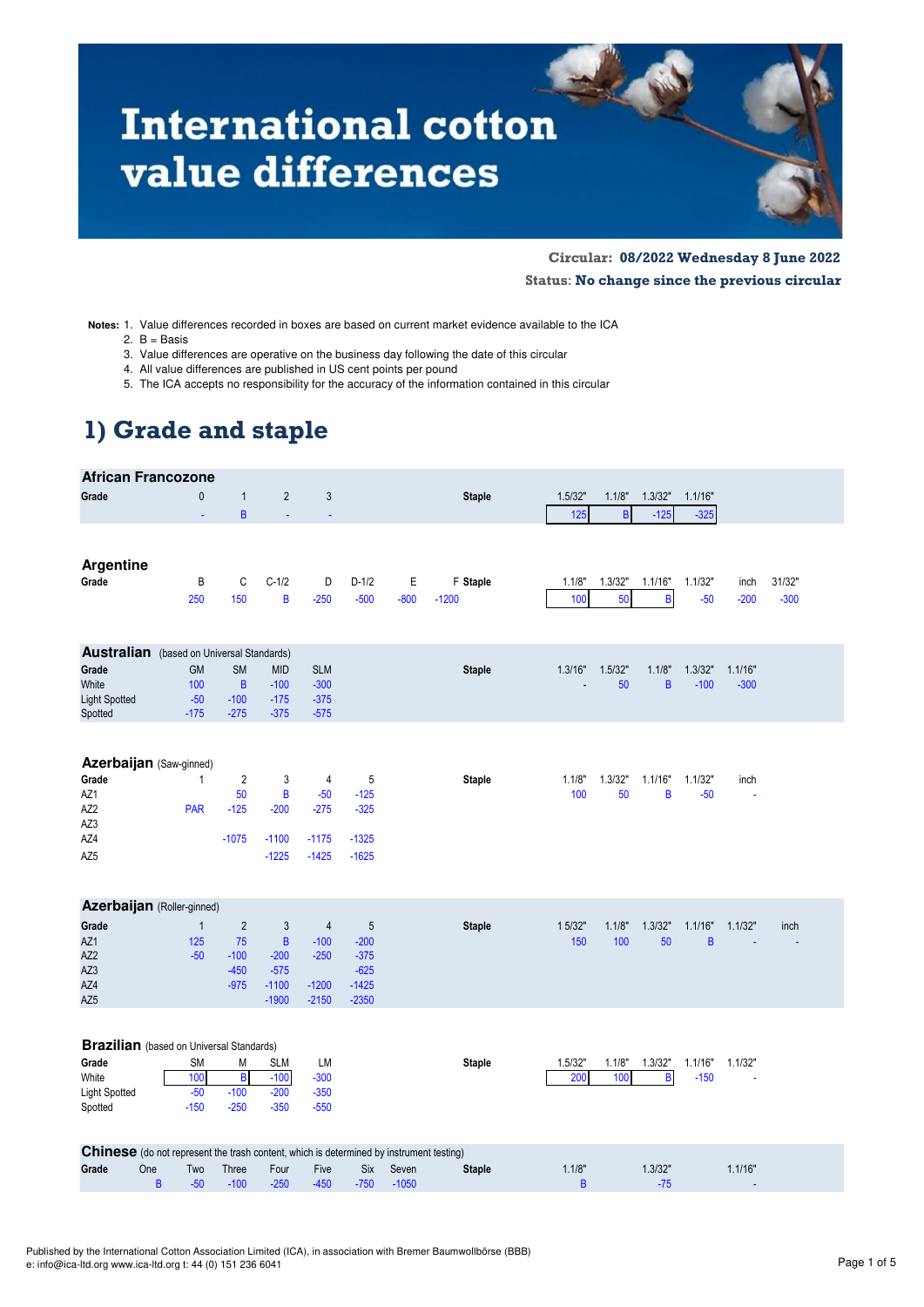| <b>Greek</b> (based on Universal Standards) |                |        |            |        |            |               |         |        |         |         |  |
|---------------------------------------------|----------------|--------|------------|--------|------------|---------------|---------|--------|---------|---------|--|
| Grade                                       | SM             | M      | <b>SLM</b> | LM     | <b>SGO</b> | <b>Staple</b> | 1.5/32" | 1.1/8" | 1.3/32" | 1.1/16" |  |
| White                                       | <b>Section</b> | 100    | B.         | $-150$ | $-300$     |               | 200     | 100    |         | $-100$  |  |
| <b>Light Spotted</b>                        | <b>PAR</b>     | $-50$  | $-100$     | $-250$ | $-400$     |               |         |        |         |         |  |
| Spotted                                     | -50            | $-200$ | $-325$     | $-475$ | $-625$     |               |         |        |         |         |  |

| Indian         |         |         |                          |        |           |         |                |                   |                |         |         |                          |         |        |  |
|----------------|---------|---------|--------------------------|--------|-----------|---------|----------------|-------------------|----------------|---------|---------|--------------------------|---------|--------|--|
| Grade          |         |         | Extra Superfine          |        | Superfine |         | Fine           | <b>Fully Good</b> |                | Good    |         |                          |         |        |  |
| <b>ICS 101</b> |         |         | 225                      |        | 100       |         | B              | $-100$            |                | $-175$  |         |                          |         |        |  |
| <b>ICS 102</b> |         |         | 225                      |        | 100       |         | B              | $-75$             |                | $-150$  |         |                          |         |        |  |
| <b>ICS 103</b> |         |         | 175                      |        | 75        |         | $\sf{B}$       | $-75$             |                | $-175$  |         |                          |         |        |  |
| <b>ICS 104</b> |         |         | 175                      |        | 100       |         | B              | $-75$             |                | $-150$  |         |                          |         |        |  |
| <b>ICS 105</b> |         |         | 175                      |        | 100       |         | $\overline{B}$ | $-100$            |                | $-200$  |         |                          |         |        |  |
| <b>ICS 106</b> |         |         | 275                      |        | 125       |         | $\sf{B}$       | $-100$            |                | $-175$  |         |                          |         |        |  |
| <b>ICS 107</b> |         |         | 325                      |        | 175       |         | B              | $-175$            |                | $-275$  |         |                          |         |        |  |
| <b>ICS 201</b> |         |         | 150                      |        | 75        |         | $\sf{B}$       | $-100$            |                | $-150$  |         |                          |         |        |  |
| <b>ICS 202</b> |         |         | 225                      |        | 125       |         | $\overline{B}$ | $-125$            |                | $-225$  |         |                          |         |        |  |
|                |         |         |                          |        |           |         |                |                   |                |         |         |                          |         |        |  |
| <b>Staple</b>  | 13/16"  | 7/8"    | 15/16"                   |        |           |         |                |                   | <b>Staple</b>  | 1.7/32" | 1.1/4"  | 1.9/32"                  |         |        |  |
| <b>ICS 101</b> | $-150$  | B       | $\overline{\phantom{a}}$ |        |           |         |                |                   | <b>ICS 106</b> | $-150$  | B       | 600                      |         |        |  |
| <b>ICS 102</b> | $-150$  | B       | 175                      |        |           |         |                |                   |                |         |         |                          |         |        |  |
|                |         |         |                          |        |           |         |                |                   | <b>Staple</b>  | 1.5/16" | 1.3/8"  | 1.7/16"                  |         |        |  |
| <b>Staple</b>  | 7/8"    | 29/32"  | 15/16"                   | 31/32" |           |         |                |                   | <b>ICS 107</b> | $-300$  | B       | 500                      |         |        |  |
| <b>ICS 103</b> | $-75$   | B       | 100                      |        |           |         |                |                   |                |         |         |                          |         |        |  |
| <b>ICS 104</b> |         | $-100$  | B                        | 100    |           |         |                |                   | <b>Staple</b>  | 13/16"  | 7/8"    | 15/16"                   |         |        |  |
|                |         |         |                          |        |           |         |                |                   | <b>ICS 201</b> | $-150$  | B       | $\overline{\phantom{a}}$ |         |        |  |
| <b>Staple</b>  | 1.1/32" | 1.1/16" | 1.3/32"                  | 1.1/8" | 1.5/32"   | 1.3/16" |                |                   |                | 1"      | 1.1/32" |                          |         | 1.1/8" |  |
| <b>ICS 105</b> | $-375$  | $-250$  | $-125$                   | B      | 150       | 300     |                |                   | <b>Staple</b>  |         | $-100$  | 1.1/16"                  | 1.3/32" |        |  |
|                |         |         |                          |        |           |         |                |                   | <b>ICS 202</b> | $-200$  |         | B                        | 100     | 200    |  |

| Kyrgyzstan |         |        |              |        |        |               |        |         |         |         |      |
|------------|---------|--------|--------------|--------|--------|---------------|--------|---------|---------|---------|------|
| Grade      | Maximum |        | Good Average | Usual  | Weed   | <b>Staple</b> | 1.1/8" | 1.3/32" | 1.1/16" | 1.1/32" | inch |
|            | 300     | 200    | B.           | $-150$ | $-300$ |               | 75     | B.      | $-50$   | $-125$  | ٠    |
| Ш          | 50      | $-125$ | $-175$       | $-400$ | $-650$ |               |        |         |         |         |      |
| Ш          |         | $-350$ | $-525$       | $-675$ | $-850$ |               |        |         |         |         |      |

| <b>Malawi</b>                                 |            |              |                |            |        |        |                               |        |         |         |         |        |        |        |
|-----------------------------------------------|------------|--------------|----------------|------------|--------|--------|-------------------------------|--------|---------|---------|---------|--------|--------|--------|
| (Roller-ginned)<br><b>Staple</b>              | 1.5/32"    | 1.1/8"       | 1.3/32"        | 1.1/16"    |        |        | (Saw-ginned)<br><b>Staple</b> | 1.1/8" | 1.3/32" | 1.1/16" | 1.1/32" |        |        |        |
|                                               | 50         | B            | $-125$         | $-300$     |        |        |                               | 125    | B       | $-175$  | $-350$  |        |        |        |
| <b>Mexican</b> (based on Universal Standards) |            |              |                |            |        |        |                               |        |         |         |         |        |        |        |
| Grade                                         | GM         | <b>SM</b>    | <b>MID</b>     | <b>SLM</b> |        |        | Staple                        | 1.1/8" | 1.3/32" | 1.1/16" | 1.1/32" |        |        |        |
| White                                         | 175        | 100          | B              | $-200$     |        |        |                               |        | B       | $-50$   | $-150$  |        |        |        |
| Light Spotted                                 | <b>PAR</b> | $-75$        | $-125$         | $-250$     |        |        |                               |        |         |         |         |        |        |        |
| Spotted                                       | $-100$     | $-175$       | $-275$         | $-375$     |        |        |                               |        |         |         |         |        |        |        |
| Mozambique                                    |            |              |                |            |        |        |                               |        |         |         |         |        |        |        |
| Grade                                         | Extra      | $\mathbf{1}$ | $\overline{2}$ | 3          | 4      | 5      | 6 Staple                      | 1.1/8" | 1.3/32" | 1.1/16" | 1.1/32" |        |        |        |
|                                               | 150        | 75           | $\overline{B}$ | $-150$     | $-400$ | $-650$ | $-900$                        | 100    | B       | $-100$  | $-200$  |        |        |        |
|                                               |            |              |                |            |        |        |                               |        |         |         |         |        |        |        |
| Pakistan (Sawginned)                          |            |              |                |            |        |        |                               |        |         |         |         |        |        |        |
| Grade                                         | Super      | 1            | 2              | 3          | 4      | 5      | Staple                        | 1.1/8" | 1.3/32" | 1.1/16" | 1.1/32" | inch   | 31/32" | 15/16" |
|                                               |            | ٠            | 100            | B          | $-100$ | $-200$ |                               |        | 100     | B       | $-100$  | $-200$ | ٠      |        |

| Paraguayan |                 |      |                 |        |      |                        |               |         |        |                |                     |         |
|------------|-----------------|------|-----------------|--------|------|------------------------|---------------|---------|--------|----------------|---------------------|---------|
| Grade      | No <sub>3</sub> | No 4 | No <sub>5</sub> | No 6   | No 7 | No 8                   | <b>Staple</b> | 1.5/32" | 1.1/8" |                | $1.3/32"$ $1.1/16"$ | 1.1/32" |
|            | 200             | B.   | $-200$          | $-350$ |      | and the company of the |               |         | 50     | $\overline{B}$ | $-50$               | $\sim$  |

| <b>Sudanese</b> ('X' represents a different staple for the grade as numbered) |      |       |      |       |      |       |            |            |          |       |              |       |
|-------------------------------------------------------------------------------|------|-------|------|-------|------|-------|------------|------------|----------|-------|--------------|-------|
| <b>BARAKAT</b>                                                                | No 1 | No X2 | No 2 | No X3 | No 3 | No X4 | No 4       | No X5      | No 5     | No X6 | No 6         | No C6 |
| Grade                                                                         | 400  | - 300 | 300  | -200  | 200  | 100   | 100        | <b>NIL</b> | <b>B</b> |       | $-100 - 100$ |       |
| <b>Staple</b>                                                                 | 1200 | 1100  | 900  | 800   | 600  | 500   | <b>300</b> | 200        | B.       | -100  | $-300$       |       |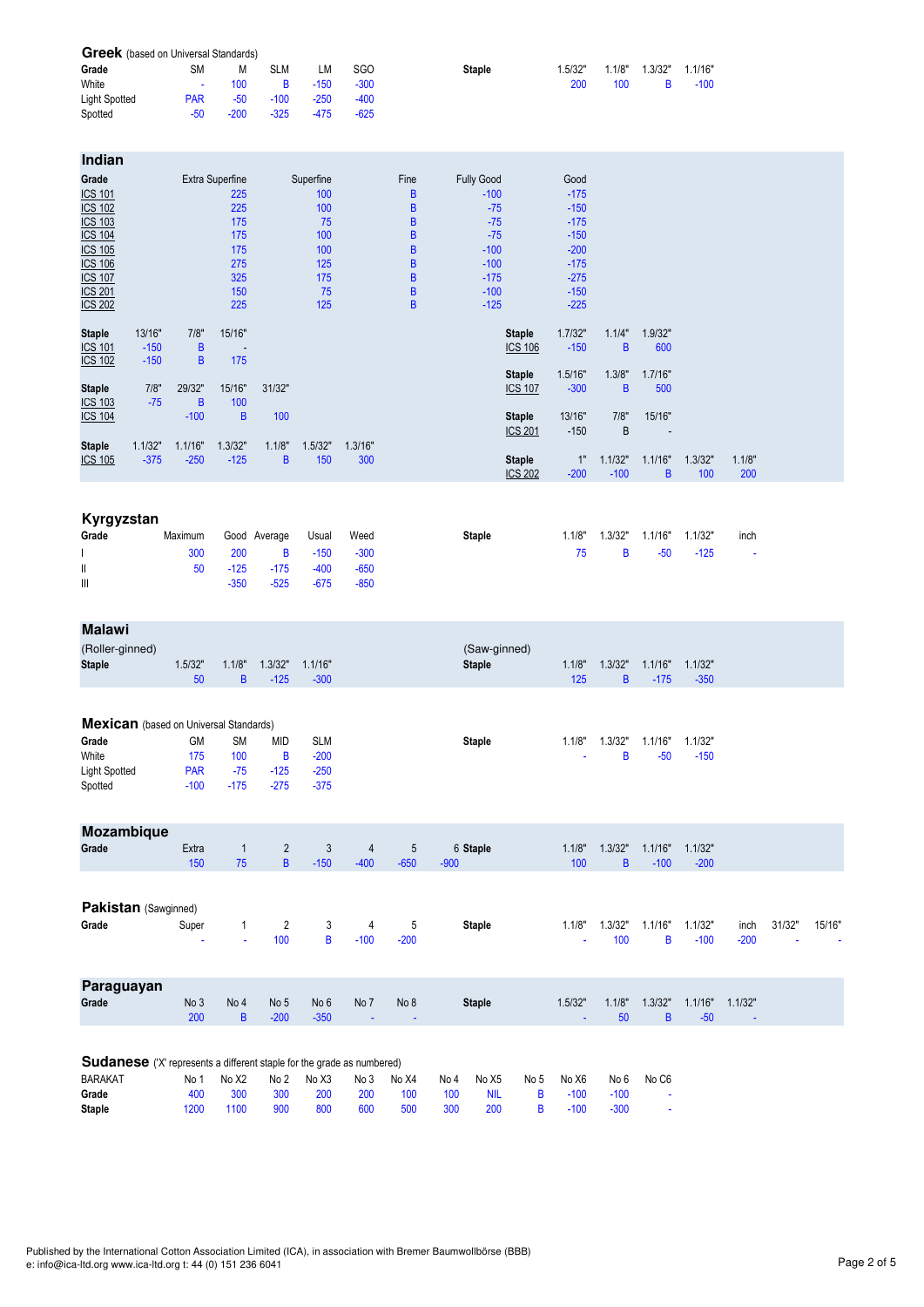| <b>Syrian (Saw-ginned)</b><br>Grade                                                                                                         |                    | <b>EXTRA</b>                         | <b>ZERO</b>                                      | No 1                                                       | No <sub>2</sub>                                                                   | No <sub>3</sub>                                        |                                                                                                 | <b>Staple</b>                        | 1.5/32"       | 1.1/8"                   | 1.3/32"                   | 1.1/16"           | 1.1/32"           |                   |                   |                  |
|---------------------------------------------------------------------------------------------------------------------------------------------|--------------------|--------------------------------------|--------------------------------------------------|------------------------------------------------------------|-----------------------------------------------------------------------------------|--------------------------------------------------------|-------------------------------------------------------------------------------------------------|--------------------------------------|---------------|--------------------------|---------------------------|-------------------|-------------------|-------------------|-------------------|------------------|
|                                                                                                                                             |                    |                                      | B                                                |                                                            |                                                                                   |                                                        |                                                                                                 |                                      |               |                          |                           | B                 |                   |                   |                   |                  |
| <b>Tanzanian (Mwanza)</b><br><b>Roller Ginned</b>                                                                                           |                    |                                      |                                                  |                                                            |                                                                                   |                                                        |                                                                                                 |                                      |               |                          |                           |                   |                   |                   |                   |                  |
| Grade                                                                                                                                       | TANG<br>300        | GANY+1/2 GANY<br>150                 | В                                                | GANY-1/2<br>$-150$                                         | <b>YIKA</b><br>$-350$                                                             |                                                        |                                                                                                 | Staple                               | 1.1/8"<br>100 | 1.3/32"<br>B             | 1.1/16"<br>$-150$         |                   |                   |                   |                   |                  |
| Sawginned<br>Grade                                                                                                                          | <b>TANG</b><br>250 | GANY+1/2 GANY<br>100                 | В                                                | GANY-1/2<br>$-150$                                         | <b>YIKA</b><br>$-350$                                                             |                                                        |                                                                                                 | Staple                               | 1.1/8"<br>100 | 1.3/32"<br>В             | 1.1/16"<br>$-100$         |                   |                   |                   |                   |                  |
| <b>Turkish</b><br>RG IZMIR (EGE)<br>Grade<br><b>RG IZMIR</b><br>LIGHT SPOTTED                                                               |                    | No 1<br>$\sf{B}$                     | No <sub>2</sub><br>÷                             | No 3                                                       |                                                                                   |                                                        |                                                                                                 | RG IZMIR (EGE)<br><b>Staple</b>      | 1.5/32"       | 1.1/8"<br>B              | 1.3/32"                   | 1.1/16"           | 1.1/32"           |                   |                   |                  |
| <b>RG SOUTHEAST</b><br>Grade<br>RG SE<br><b>LIGHT SPOTTED</b>                                                                               |                    | <b>EXTRA</b>                         | No 1<br>B                                        |                                                            |                                                                                   |                                                        |                                                                                                 | <b>RG SOUTHEAST</b><br><b>Staple</b> | 1.1/8"        | 1.3/32"<br>B             | 1.1/16"                   | 1.1/32"           | inch              |                   |                   |                  |
| <b>SG UPLAND</b><br>Grade<br><b>SG UPL'D</b><br><b>LIGHT SPOTTED</b>                                                                        |                    | <b>EXTRA</b>                         | No 1<br>В                                        | No <sub>2</sub>                                            |                                                                                   |                                                        |                                                                                                 | <b>SG UPLAND</b><br><b>Staple</b>    | 1.3/32"       | 1.1/16"<br>B             | 1.1/32"                   | inch              |                   |                   |                   |                  |
| <b>Turkmenistan</b><br>Grade                                                                                                                | 1<br>300           | 2<br>B                               | 3<br>$-200$                                      | 4<br>$-500$                                                | 5<br>$-700$                                                                       | 6<br>$-1100$                                           |                                                                                                 | Staple                               | 1.1/8"<br>125 | 1.3/32"<br>В             | 1.1/16"<br>$-125$         | 1.1/32"<br>$-175$ | inch              |                   |                   |                  |
| Ugandan<br><b>BPA</b><br>Grade                                                                                                              |                    | <b>UCON</b><br>225                   | <b>UCOB</b><br>100                               | <b>UCOP</b><br>B                                           | <b>UCOA</b><br>$-150$                                                             | <b>UCOM</b><br>$-350$                                  |                                                                                                 | <b>Staple</b>                        |               | 1.5/32"<br>100           | 1.1/8"<br>B               | 1.3/32"<br>$-100$ | 1.1/16"<br>$-200$ | 1.1/32"<br>÷.     |                   |                  |
| Sawginned<br>Grade                                                                                                                          |                    | UCOSA I<br>150                       |                                                  | <b>UCOSA II</b><br>$\sf B$                                 |                                                                                   |                                                        |                                                                                                 | <b>Staple</b>                        |               | 1.1/8"<br>50             |                           | 1.3/32"<br>B      |                   |                   |                   |                  |
| <b>USA California Acala SJV</b> (based on Universal Standards)<br>Grade                                                                     |                    | GM<br>200                            | <b>SM</b><br>100                                 | <b>MID</b><br>B                                            | <b>SLM</b><br>$-300$                                                              | LM                                                     | <b>SGO</b><br>÷,                                                                                | <b>Staple</b>                        | 1.1/4"<br>400 | 1.7/32"<br>250           | 1.3/16"<br>100            | 1.5/32"<br>В      | 1.1/8"<br>$-100$  | 1.3/32"<br>$-300$ | 1.1/16"<br>$-500$ |                  |
| Grade<br>White<br>Spotted<br>Tinged                                                                                                         | GM<br>125<br>$-25$ | <b>SM</b><br>100<br>$-125$<br>$-300$ | <b>MID</b><br>B<br>$-300$<br>$-500$              | <b>SLM</b><br>$-100$<br>$-450$<br>$-650$                   | LM<br>$-300$<br>$-600$<br>$-800$                                                  | <b>SGO</b>                                             | <b>USA EMOT &amp; Other Upland Cotton</b> (based on Universal Standards)<br>GO<br><b>Staple</b> | 1.3/16"<br>150                       | 1.5/32"<br>75 | 1.1/8"<br>$\overline{B}$ | 1.3/32"<br>$-100$         | 1.1/16"<br>200    | 1.1/32"<br>$-400$ | inch<br>$-500$    | 31/32"<br>$-700$  | 15/16"<br>$-800$ |
| <b>USA Pima</b><br>Grade                                                                                                                    |                    | $\mathbf{1}$<br>150                  | $\overline{2}$<br>B                              | 3<br>$-1000$                                               | 4<br>$-1500$                                                                      | 5<br>ä,                                                | 6<br>ä,                                                                                         | <b>Staple</b>                        |               | 1.1/2"<br>200            | 1.7/16"<br>B              | 1.3/8"<br>$-200$  | 1.5/16"<br>$-350$ |                   |                   |                  |
| <b>Uzbekistan</b> (Medium Staple)<br>Grade<br><b>BIRINCHI</b><br><b>IKKINCHI</b><br><b>UCHINCHI</b><br><b>TURTINCHI</b><br><b>BESHINCHI</b> |                    | 350<br>75                            | OLIY JAKSHI<br>250<br>$-50$<br>$-400$<br>$-1000$ | <b>URTA</b><br>$\, {\bf B}$<br>$-200$<br>$-600$<br>$-1250$ | <b>ODDIY</b><br>$-150$<br>$-450$<br>$-850$<br>$-1500$<br>$\overline{\phantom{a}}$ | <b>IFLOS</b><br>$-350$<br>$-700$<br>$-1100$<br>$-1750$ |                                                                                                 | <b>Staple</b>                        |               | 1.1/8"<br>125            | 1.3/32"<br>$\overline{B}$ | 1.1/16"<br>$-125$ | 1.1/32"<br>$-175$ | inch<br>÷,        |                   |                  |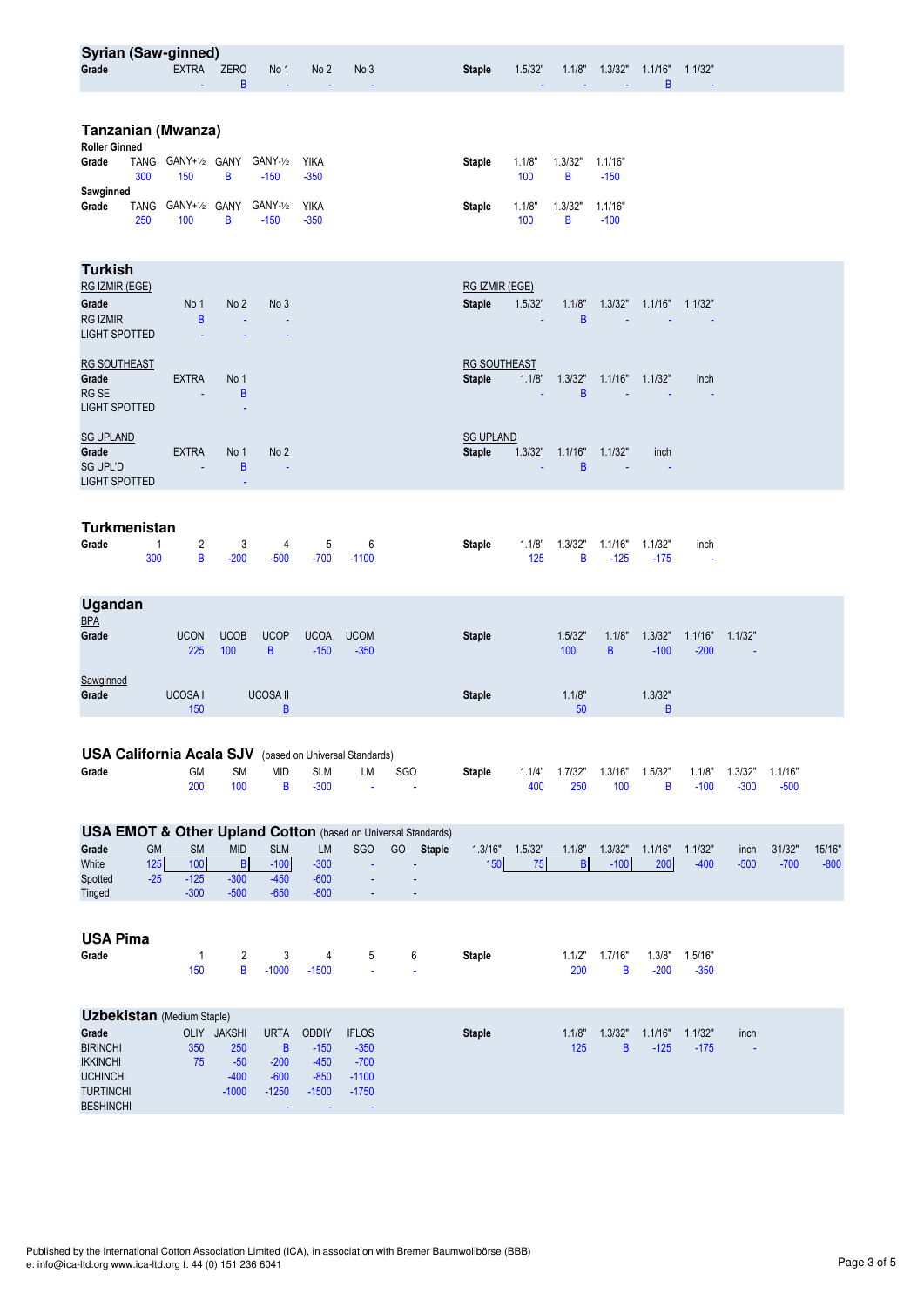| <b>Uzbekistan</b> (Long Staple) |         |               |             |              |              |               |         |         |         |         |         |
|---------------------------------|---------|---------------|-------------|--------------|--------------|---------------|---------|---------|---------|---------|---------|
| Grade                           | OLIY    | <b>JAKSHI</b> | <b>URTA</b> | <b>ODDIY</b> | <b>IFLOS</b> | <b>Staple</b> | 1.7/16" | 1.3/8"  | 1.5/16" | 1.1/4"  | 1.3/16" |
| <b>BIRINCHI</b>                 | 425     | 300           | B           | $-300$       | $-600$       |               | 100     | B       | ٠       |         | ٠       |
| <b>IKKINCHI</b>                 | 100     | $-150$        | $-350$      | $-625$       | $-950$       |               |         |         |         |         |         |
| <b>UCHINCHI</b>                 |         | $-525$        | $-725$      | $-925$       | $-1125$      |               |         |         |         |         |         |
| <b>TURTINCHI</b>                |         | $-1425$       | $-1725$     | $-1825$      | $-2100$      |               |         |         |         |         |         |
| <b>BESHINCHI</b>                |         |               | $-3500$     | $-4000$      | $-4325$      |               |         |         |         |         |         |
|                                 |         |               |             |              |              |               |         |         |         |         |         |
| Zambia                          |         |               |             |              |              |               |         |         |         |         |         |
| (Roller-ginned)                 |         |               |             |              |              | (Saw-ginned)  |         |         |         |         |         |
| <b>Staple</b>                   | 1.5/32" | 1.1/8"        | 1.3/32"     | 1.1/16"      |              | <b>Staple</b> | 1.1/8"  | 1.3/32" | 1.1/16" | 1.1/32" |         |
|                                 | 50      | B             | $-125$      | $-300$       |              |               | 125     | B       | $-175$  | $-350$  |         |
|                                 |         |               |             |              |              |               |         |         |         |         |         |
|                                 |         |               |             |              |              |               |         |         |         |         |         |
| <b>Zimbabwe</b>                 |         |               |             |              |              |               |         |         |         |         |         |
| (Roller-ginned)                 |         |               |             |              |              | (Saw-ginned)  |         |         |         |         |         |
| <b>Staple</b>                   | 1.5/32" | 1.1/8"        | 1.3/32"     | 1.1/16"      |              | <b>Staple</b> | 1.1/8"  | 1.3/32" | 1.1/16" | 1.1/32" |         |
|                                 | 50      | B             | $-125$      | $-300$       |              |               | 125     | B       | $-175$  | $-350$  |         |
|                                 |         |               |             |              |              |               |         |         |         |         |         |

### 2) Micronaire (Please read ICA Rules 222 to 237 for further information)

**Rule 236.1** In any dispute about micronaire, the procedure in Rule 234 will apply unless the parties agree otherwise

| Micronaire value below | Percentage allowance                                                    |
|------------------------|-------------------------------------------------------------------------|
| the control limit by   |                                                                         |
| $0.01 - 0.10$          | 0.50                                                                    |
| $0.11 - 0.20$          | 1.00                                                                    |
| $0.21 - 0.30$          | 2.00                                                                    |
| $0.31 - 0.40$          | 3.50                                                                    |
| $0.41 - 0.50$          | 5.00                                                                    |
| $0.51 - 0.60$          | 8.00                                                                    |
| $0.61 - 0.70$          | 11.00                                                                   |
| $0.71 - 0.80$          | 14.00                                                                   |
| $0.81 - 0.90$          | 17.00                                                                   |
| $0.91 - 1.00$          | 20.00                                                                   |
| $1.01 - 1.10$          | 24.00                                                                   |
|                        | Plus 4.00% percentage allowance for each additional 0.10 of micronaire. |
|                        |                                                                         |
|                        |                                                                         |
| Micronaire value above | Percentage allowance                                                    |
| the control limit by   |                                                                         |
| $0.01 - 0.10$          | 0.50                                                                    |
| $0.11 - 0.20$          | 1.00                                                                    |
| $0.21 - 0.30$          | 2.00                                                                    |
| $0.31 - 0.40$          | 3.50                                                                    |
| $0.41 - 0.50$          | 5.00                                                                    |
| $0.51 - 0.60$          | 8.00                                                                    |
| $0.61 - 0.70$          | 11.00                                                                   |
| $0.71 - 0.80$          | 14.00                                                                   |
| $0.81 - 0.90$          | 17.00                                                                   |
| $0.91 - 1.00$          | 20.00                                                                   |

Plus 4.00% percentage allowance for each additional 0.10 of micronaire.

#### **3) Strength** (Please read ICA Rules 222 to 237 for further information)

**Rule 237.1** In any dispute about strength, the procedure in Rule 234 will apply unless the parties agree otherwise

| HVI grams/tex below<br>the control limit by | Percentage allowance     |  |
|---------------------------------------------|--------------------------|--|
| 0.01 to 0.50                                | 0.20                     |  |
| 0.51 to 1.00                                | 0.50                     |  |
| 1.01 to 2.00                                | 1.25                     |  |
| 2.01 to 3.00                                | 2.50                     |  |
| 3.01 to 4.00                                | 4.75                     |  |
| 4.01 to 5.00                                | 7.75                     |  |
|                                             | $\mathbf{r}$<br>$\cdots$ |  |

Plus 3.00% percentage allowance for each additional 1.00 gram/tex.